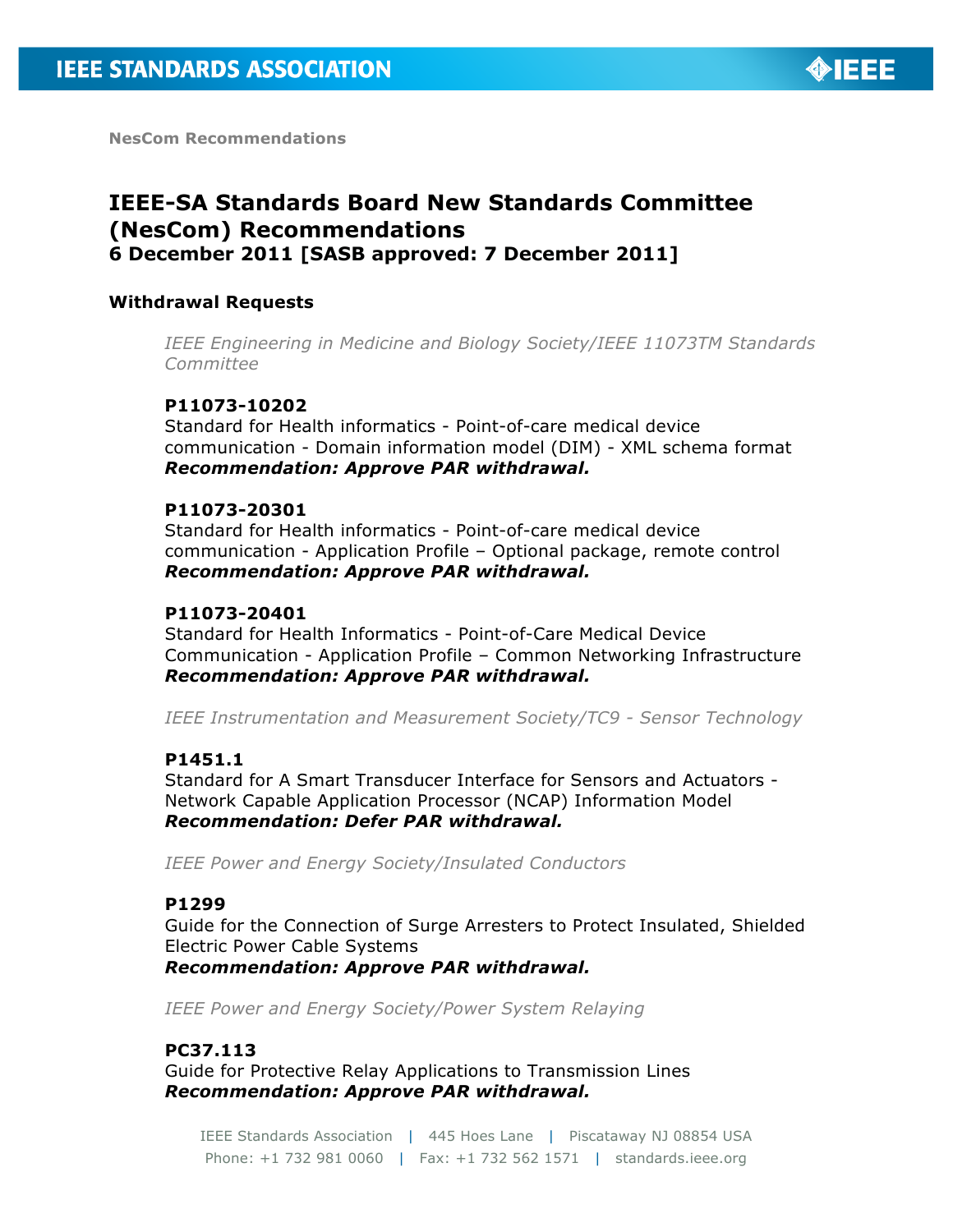*IEEE Power and Energy Society/Transformers*

## **PC57.12.37a**

IEEE Standard for the Electronic Reporting of Distribution Transformer Test Data - Amendment: Updating to Include Efficiency Fields *Recommendation: Approve PAR withdrawal.*

## **PC57.32**

Standard Requirements, Terminology and Test Procedures for Neutral Grounding Devices

*Recommendation: Approve PAR withdrawal.*

*IEEE-SASB Coordinating Committees/SCC39 - International Committee on Electromagnetic Safety*

## **P1528.4**

Recommended Practice for Determining the Peak Spatial Average Specific Absorption Rate (SAR) in the Human Body from Wireless Communications Devices, 30 MHz - 6 GHz: Requirements for Using the Finite-Element Method for SAR Calculations, specifically involving Vehicle Mounted Antennas and Personal Wireless Devices

*Recommendation: Approve PAR withdrawal.*

## **Modified PARs**

*IEEE Computer Society/LAN/MAN Standards Committee*

## **P802.15.6**

Standard for Wireless Body Area Networks *Recommendation: Approve modified PAR*

#### **P802.16n**

IEEE Standard for Local and metropolitan area networks Part 16: Air Interface for Broadband Wireless Access Systems Amendment: Higher Reliability Networks *Recommendation: Approve modified PAR*

#### **P802.16p**

IEEE Standard for Air Interface for Broadband Wireless Access Systems Amendment: Enhancements to Support Machine-to-Machine Applications *Recommendation: Approve modified PAR*

*IEEE Computer Society/Software & Systems Engineering Standards Committee*

## **P828**

Standard for Configuration Management in Systems and Software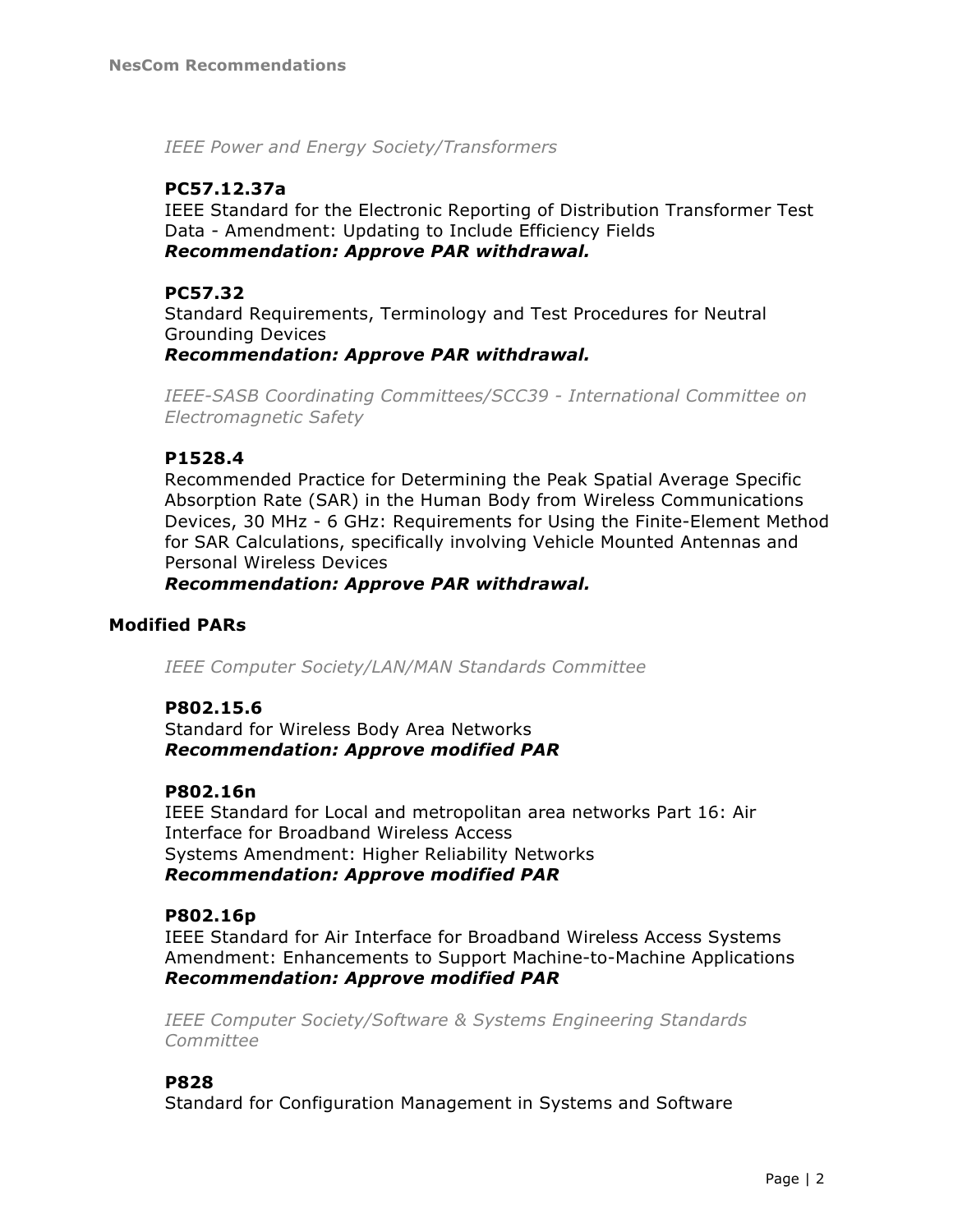## Engineering *Recommendation: Approve modified PAR*

*IEEE Instrumentation and Measurement Society/TC9 - Sensor Technology*

## **P1451.2**

Standard for a Smart Transducer Interface for Sensors and Actuators - Serial Point-to-Point Interface

*Recommendation: Approve modified PAR*

*IEEE Power and Energy Society/Power System Communications*

## **P1138-2009/Cor 1**

Standard for Testing and Performance for Optical Ground Wire (OPGW) for Use on Electric Utility Power Lines - Corrigendum 1: Stress Strain Temperature Correction

## *Recommendation: Approve modified PAR*

*IEEE Power and Energy Society/Switchgear*

## **P62271-37-082**

Standard for High-voltage switchgear and controlgear - Part 37-082: Measurement of sound pressure levels on alternating current circuit-breakers *Recommendation: Approve modified PAR*

*IEEE-SASB Coordinating Committees/SCC31 - Automatic Meter Reading and Energy Management*

## **P1705**

Standard for Compliance Testing to Utility Industry Metering Communications Protocol Standards *Recommendation: Conditionally approve modified PAR contingent on working group chair information being added to the PAR form*

## **Extension Requests**

*IEEE Computer Society/LAN/MAN Standards Committee*

## **P802.15.4e**

IEEE Standard for Local and Metropolitan Area Networks Part 15.4: Low Rate Wireless Personal Area Networks (LR-WPANs) Amendment to the MAC sublayer

*Recommendation: Approve request for an extension until December 2012*

## **P802.15.6**

Standard for Information Technology - Telecommunications and Information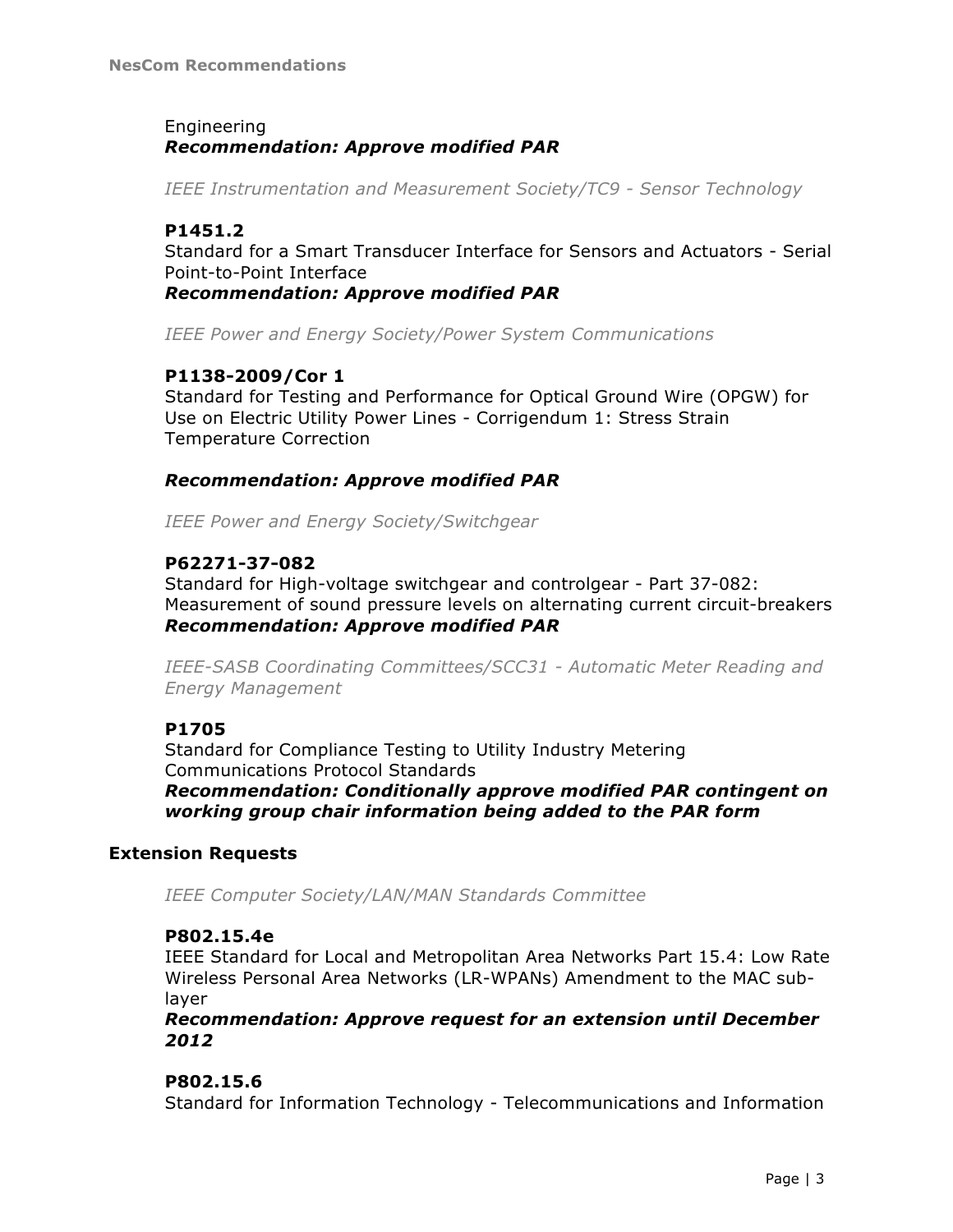Exchange Between Systems - Local and Metropolitan Area Networks - Specific Requirements - Part 15.6: Wireless Medium Access Control (MAC) and Physical Layer (PHY) Specifications for Wireless Personal Area Networks (WPANs) used in or around a body.

*Recommendation: Approve request for an extension until December 2012*

*IEEE Computer Society/Microprocessor Standards Committee*

## **P1363**

Standard Specifications for Public Key Cryptography *Recommendation: Approve request for an extension until December 2012*

## **P1363.3**

Standard for Identity-Based Cryptographic Techniques using Pairings *Recommendation: Approve request for an extension until December 2012*

*IEEE Computer Society/Simulation Interoperability Stds Organization/Stds Activities Committee*

## **P1278.1**

Standard for Distributed Interactive Simulation - Application Protocols *Recommendation: Approve request for an extension until December 2012*

*IEEE Computer Society/Test Technology*

## **P1450.6.2**

Standard for Memory Modeling in Core Test Language (CTL) *Recommendation: Approve request for an extension until December 2012*

*IEEE Engineering in Medicine and Biology Society/IEEE 11073TM Standards Committee*

## **P11073-00103**

Guide for Health Informatics - Personal Health Device Communication - Overview

*Recommendation: Approve request for an extension until December 2012*

## **P11073-10103**

Standard for Health informatics - Point-of-care medical device communication - Nomenclature – Implantable device, cardiac *Recommendation: Approve request for an extension until December 2012*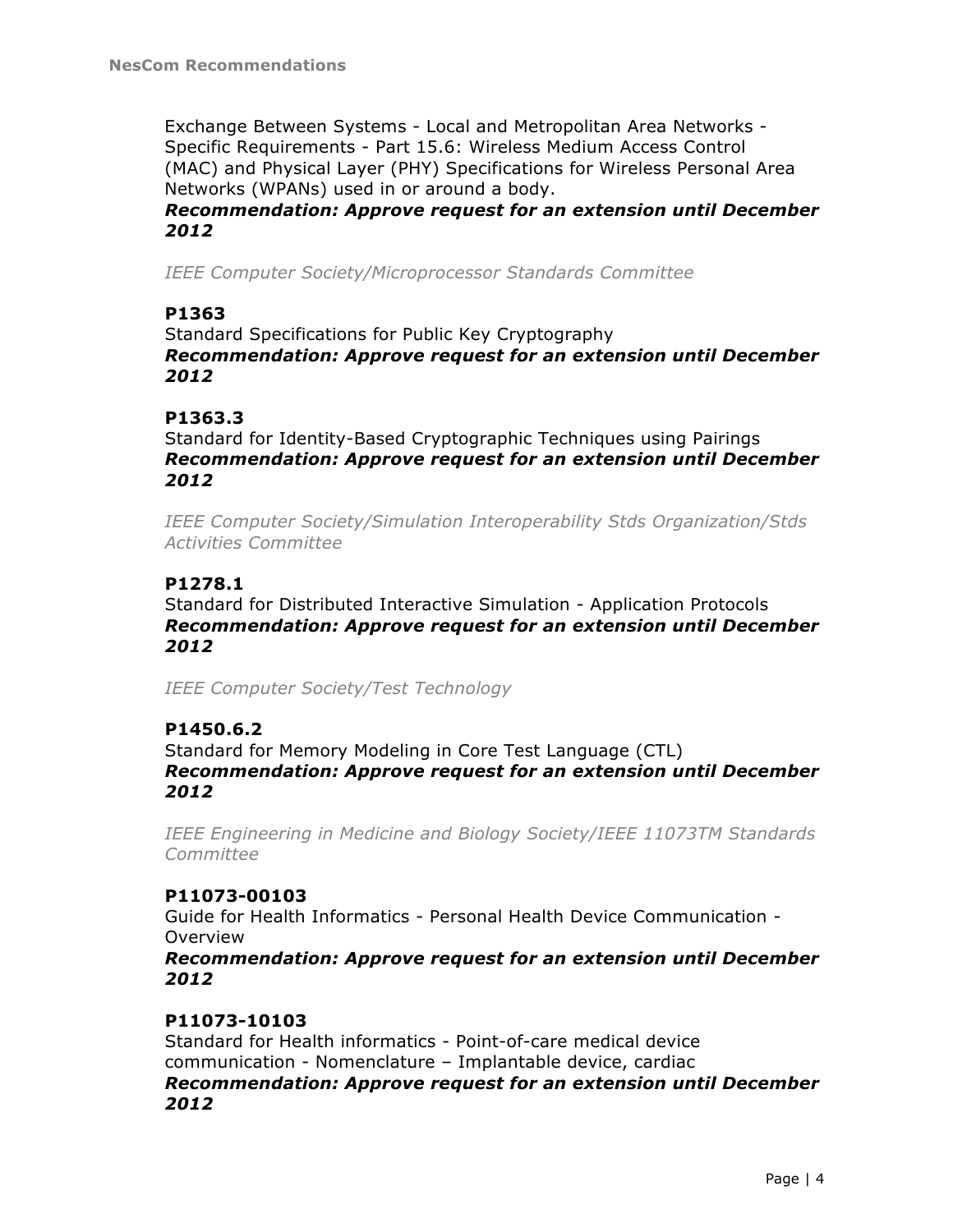*IEEE Engineering in Medicine and Biology Society/Standards Committee*

## **P1708**

Standard for Wearable Cuffless Blood Pressure Measuring Devices *Recommendation: Approve request for an extension until December 2012*

*IEEE Industry Applications Society/Petroleum & Chemical Industry*

## **P515.1**

Standard for the Testing, Design, Installation, and Maintenance of Electrical Resistance Heat Tracing for Commercial Applications *Recommendation: Approve request for an extension until December* 

# *2012*

## **P1584**

Guide for Performing Arc-Flash Hazard Calculations *Recommendation: Approve request for an extension until December 2013*

*IEEE Instrumentation and Measurement Society/TC9 - Sensor Technology*

## **P1451.2**

Standard for a Smart Transducer Interface for Sensors and Actuators - Transducer to Microprocessor Communication Protocols and Transducer Electronic Data Sheet (TEDS) Formats

#### *Recommendation: Approve request for an extension until December 2012*

*IEEE Power and Energy Society/Insulated Conductors*

## **P575**

Guide for Bonding Sheaths and Shields of Single-Conductor Power Cables Rated 5 - 500 kV

*Recommendation: Approve request for an extension until December 2012*

## **P971**

Guide for the Installation and Removal of Power Cables Installed in Duct Systems

*Recommendation: Approve request for an extension until December 2013*

## **P1300**

Guide for Cable Connections for Gas Insulated Substations *Recommendation: Approve request for an extension until December 2012*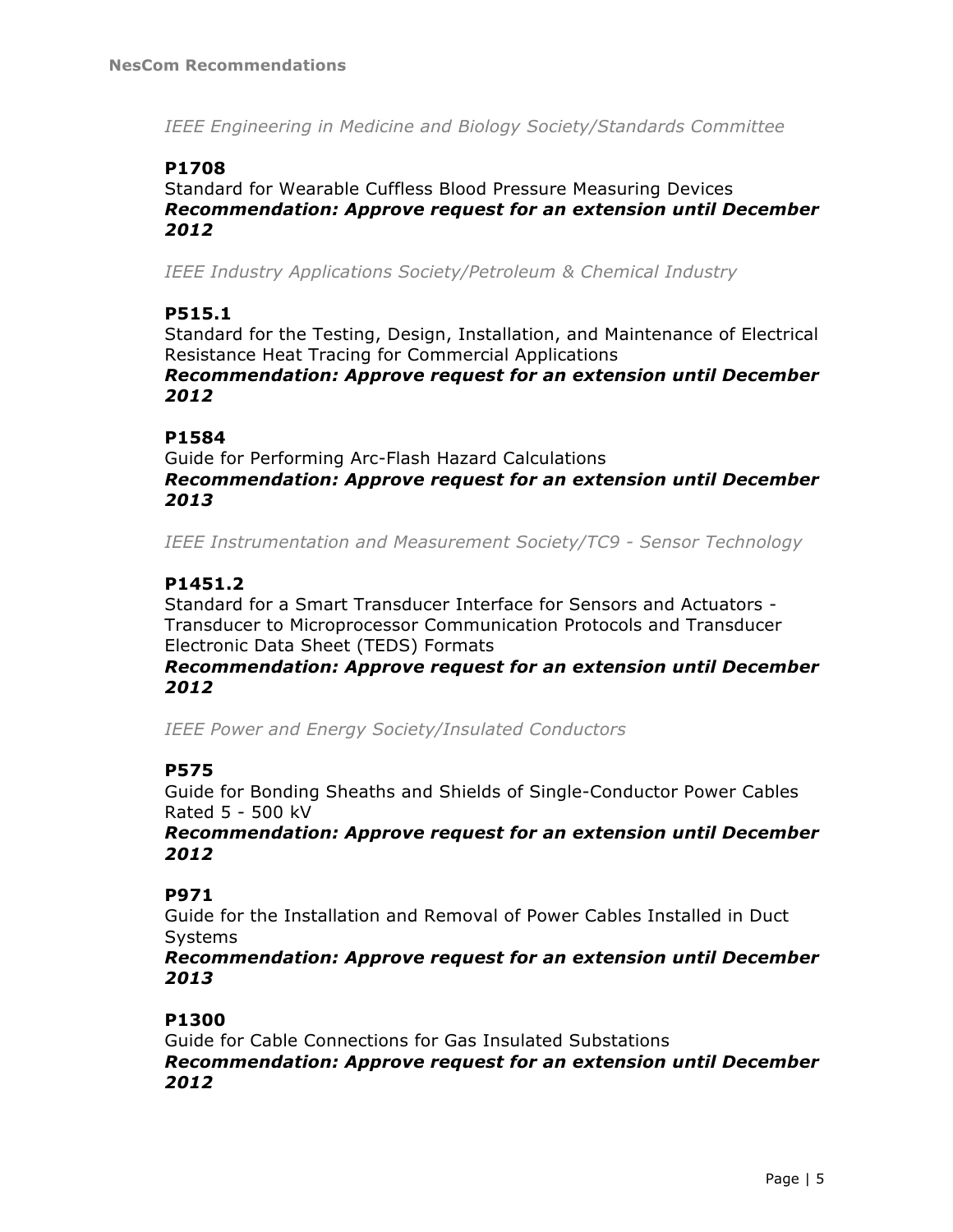# **P1718**

Guide for Temperature Monitoring of Cable Systems *Recommendation: Approve request for an extension until December 2012*

*IEEE Power and Energy Society/Power System Communications*

## **PC93.4**

Standard for Power-Line Carrier Line-Tuning Equipment (30-500 kHz) Associated With Power Transmission Lines

*Recommendation: Approve request for an extension until December 2012*

*IEEE Power and Energy Society/Power System Relaying*

## **PC37.111**

Standard for Common Format for Transient Data Exchange (COMTRADE) for Power Systems

*Recommendation: Approve request for an extension until December 2012*

## **PC37.236**

Guide for Power System Protective Relay Applications over Digital Communication Channels

*Recommendation: Approve request for an extension until December 2012*

*IEEE Power and Energy Society/Stationary Batteries Committee*

# **P1187**

Recommended Practice for Installation Design and Installation of Valve-Regulated Lead-Acid Batteries for Stationary Applications *Recommendation: Approve request for an extension until December 2012*

*IEEE Power and Energy Society/Surge Protective Devices/High Voltage*

## **PC62.92.3**

Guide for the Application of Neutral Grounding in Electrical Utility Systems, Part III--Generator Auxiliary Systems

*Recommendation: Approve request for an extension until December 2012*

*IEEE Power and Energy Society/Surge Protective Devices/Low Voltage*

## **PC62.37.1**

Guide for the Application of Thyristor Surge Protective Device Components *Recommendation: Approve request for an extension until December*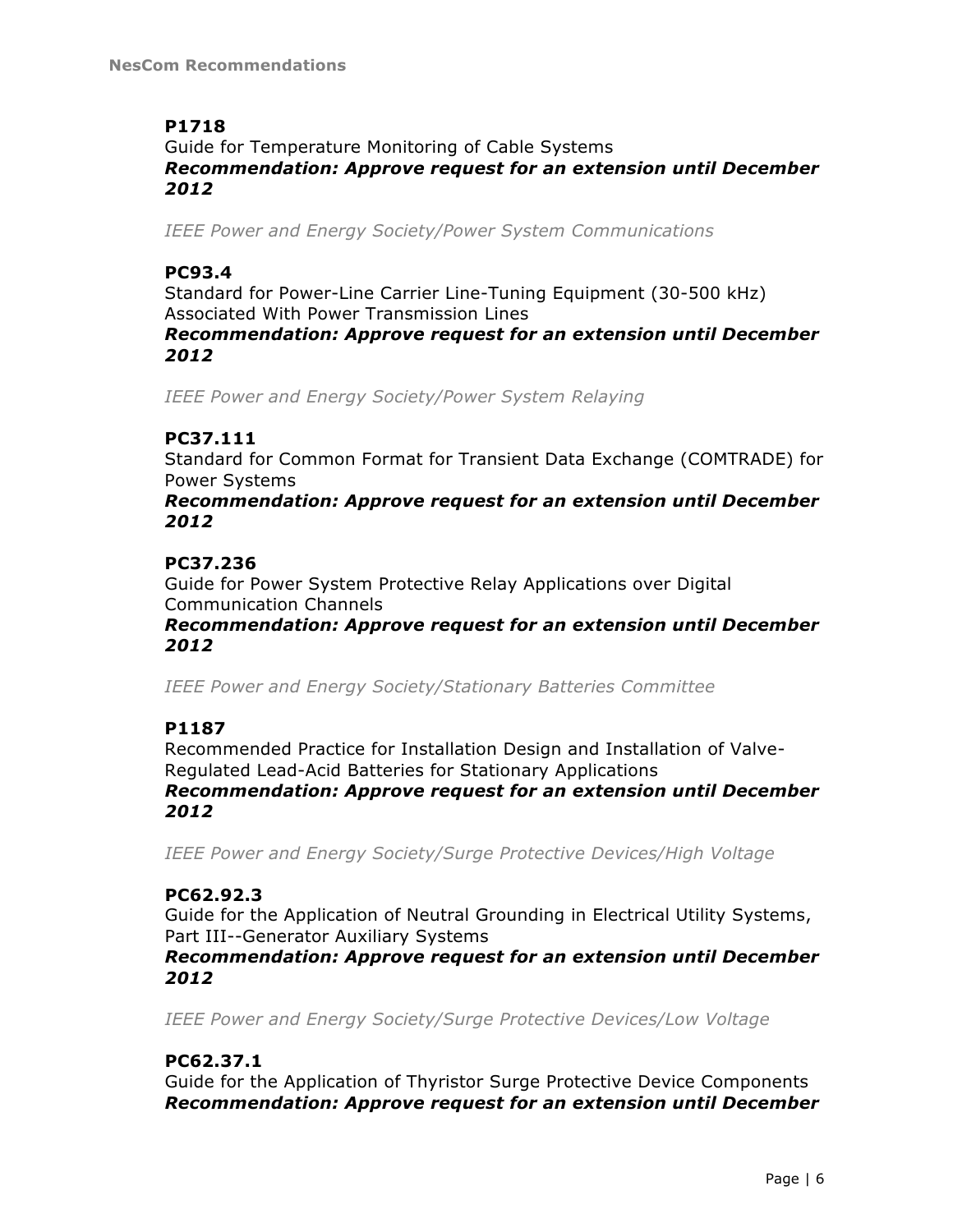# *2012*

*IEEE Power and Energy Society/Substations*

# **P979**

Guide for Substation Fire Protection *Recommendation: Approve request for an extension until December 2012*

## **P998**

Guide for Direct Lightning Stroke Shielding of Substations *Recommendation: Approve request for an extension until December 2013*

## **P1677**

Application and User Guide for Gas-Insulated Transmission Lines (GIL), Rated 72.5 kV and Above

## *Recommendation: Approve request for an extension until December 2012*

*IEEE Power and Energy Society/Transmission and Distribution*

## **P18**

Standard for Shunt Power Capacitors *Recommendation: Approve request for an extension until December 2013*

## **P1409**

Guide for the Application of Power Electronics for Power Quality Improvement on Distribution Systems Rated 1 kV Through 38 kV *Recommendation: Approve request for an extension until December 2012*

# **P1564**

Guide for Voltage Sag Indices *Recommendation: Approve request for an extension until December 2013*

# **P1726**

Guide for the Functional Specification of Fixed Transmission Series Capacitor Banks for Transmission System Applications

## *Recommendation: Approve request for an extension until December 2012*

*IEEE Power and Energy Society/Transformers*

# **P638**

Standard for Qualification of Class 1E Transformers for Nuclear Power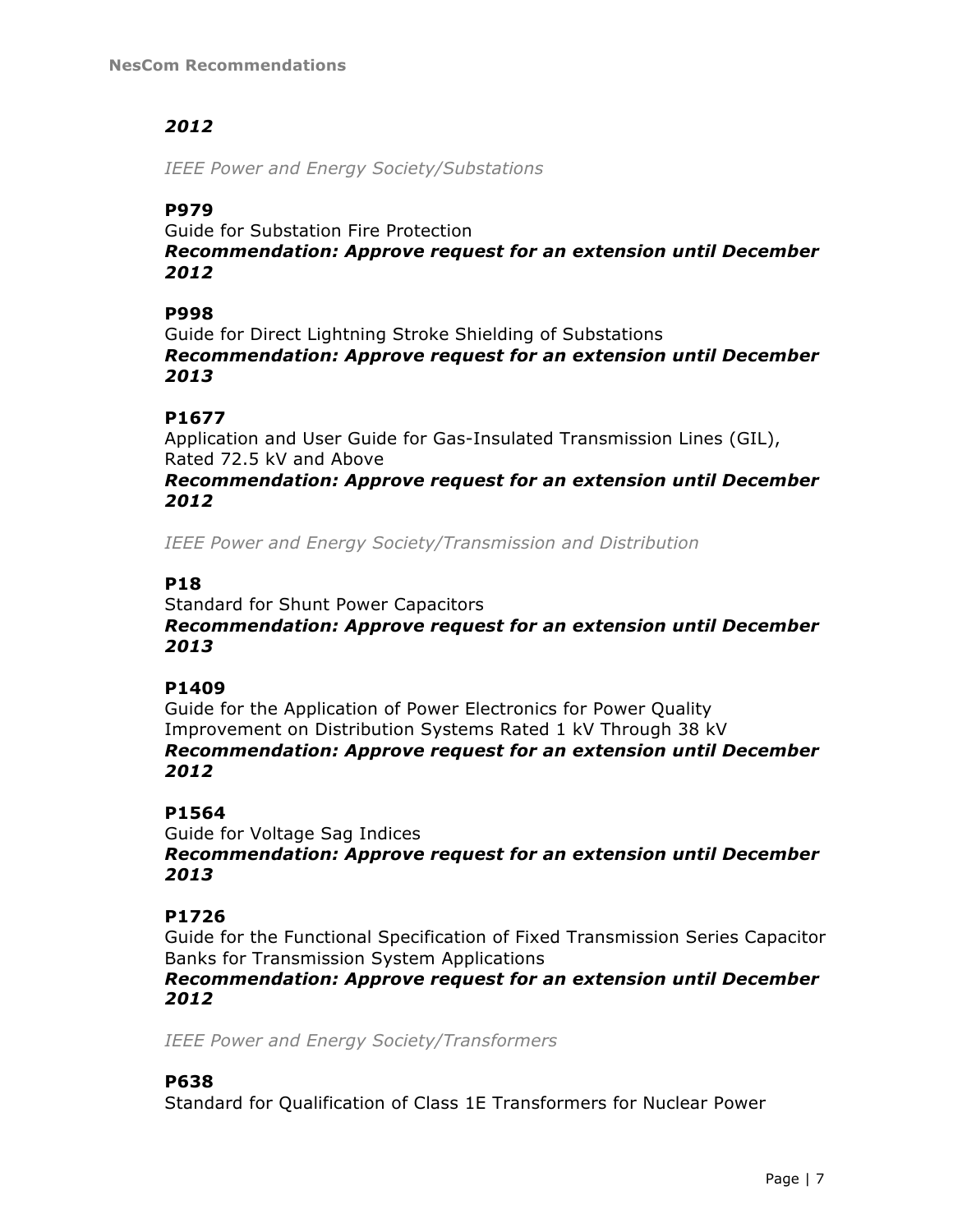## Generating Stations

## *Recommendation: Approve request for an extension until December 2012*

## **P65700-19-03**

Standard for Bushings for DC application *Recommendation: Approve request for an extension until December 2013*

## **PC57.12.52**

Standard for Sealed Dry-Type Power Transformers, 501 kVA and Larger, Three-Phase, with High-Voltage 601 to 34500 Volts, Low-Voltage 208Y/120 to 4160 Volts- General Requirements

*Recommendation: Approve request for an extension until December 2012*

## **PC57.17**

Standard Requirements for Arc Furnace Transformers *Recommendation: Approve request for an extension until December 2012*

#### **PC57.19.100**

Guide for Application of Power Apparatus Bushings *Recommendation: Approve request for an extension until December 2012*

## **PC57.98**

Guide for Transformer Impulse Tests *Recommendation: Approve request for an extension until December 2012*

## **PC57.131**

Standard Requirements for Tap Changers *Recommendation: Approve request for an extension until December 2012*

## **PC57.150**

Guide for the Transportation of Transformers and Reactors Rated 10,000 kVA or larger

*Recommendation: Approve request for an extension until December 2012*

*IEEE-SASB Coordinating Committees/SCC31 - Automatic Meter Reading and Energy Management*

## **P1377**

Standard for Utility Industry Metering Communication Protocol Application Layer (End Device Data Tables)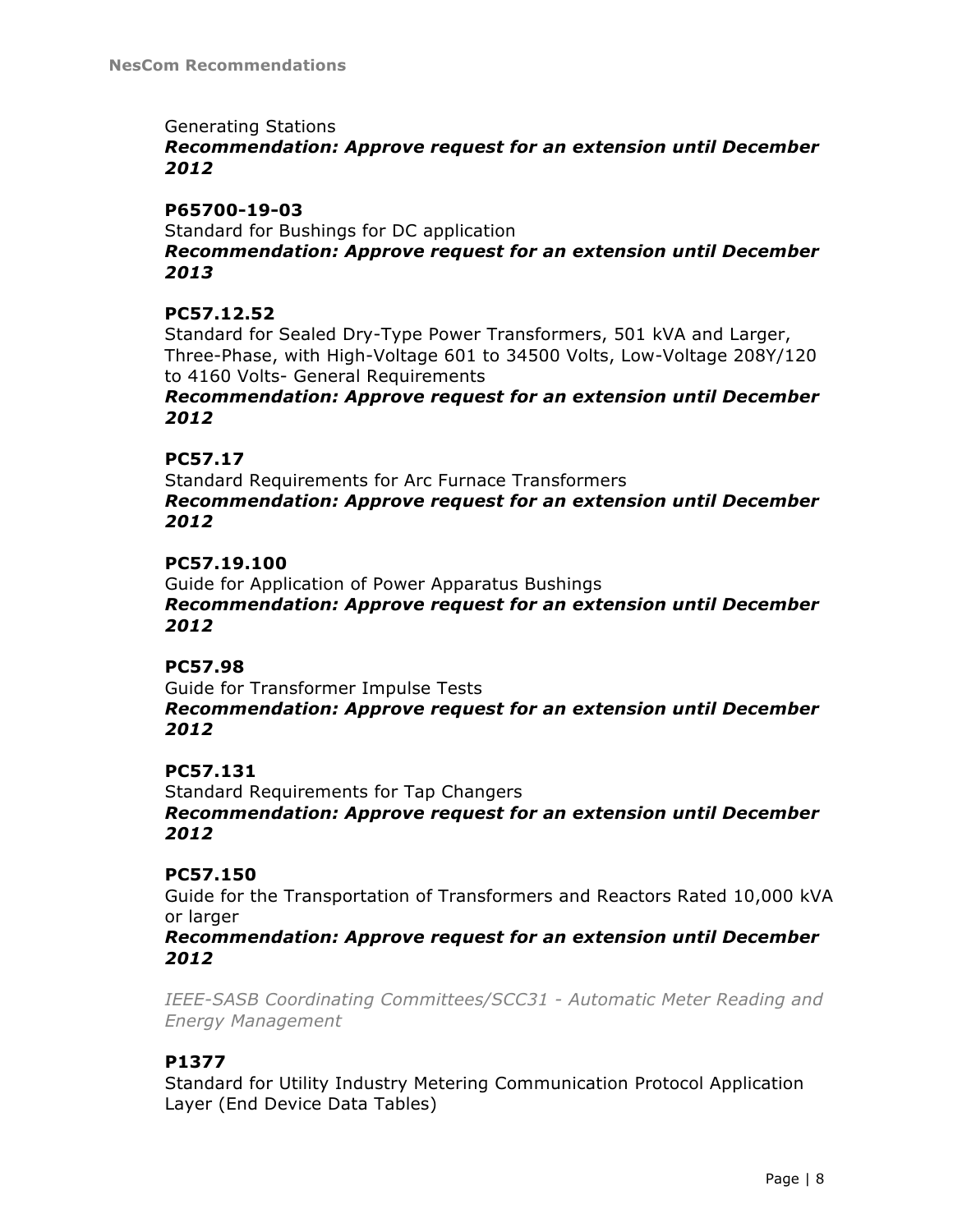## *Recommendation: Approve request for an extension until December 2012*

## **P1705**

Standard for Compliance Testing Standard for Utility Industry Metering Communications Protocol Standards

## *Recommendation: Approve request for an extension until December 2013*

*IEEE Vehicular Technology Society/Rail Transportation Standards Committee*

## **P1478**

Standard for Environmental Conditions for Transit Rail Car Electronic Equipment

*Recommendation: Approve request for an extension until December 2012*

## **P1629**

Standard for Performance of dc Overhead Current Collectors for Transit Vehicles

*Recommendation: Approve request for an extension until December 2012*

## **P1630**

Standard for Supporting Structures for Overhead Contact Systems for Transit Systems

*Recommendation: Approve request for an extension until December 2012*

## **P1653.1**

Standard for Traction Power Rectifier Transformers for Substation Applications up to 1500 Volts dc Nominal Output

*Recommendation: Approve request for an extension until December 2012*

## **New PARs**

*IEEE Computer Society/LAN/MAN Standards Committee*

## **P802.15.9**

Recommended Practice for Transport of Key Management Protocol (KMP) Datagrams

*Recommendation: Approve new PAR until December 2015*

## **P802.16.1a**

Standard for WirelessMAN-Advanced Air Interface for Broadband Wireless Access Systems - Amendment: Higher Reliability Networks *Recommendation: Approve new PAR until December 2015*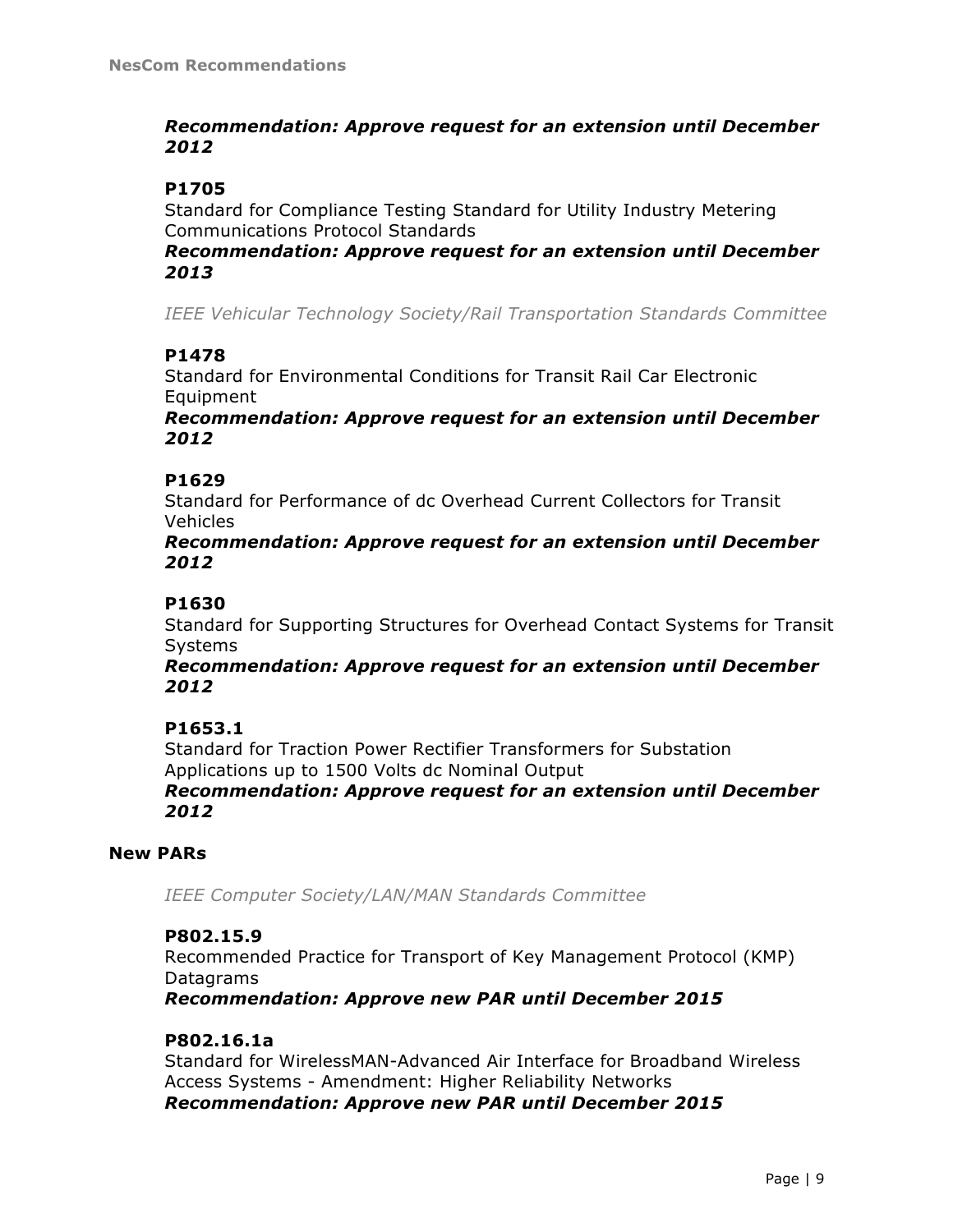## **P802.16.1b**

Standard for WirelessMAN-Advanced Air Interface for Broadband Wireless Access Systems - Amendment: Enhancements to Support Machine-to-Machine Applications

## *Recommendation: Approve new PAR until December 2015*

## **P802.22b**

Standard for Information Technology--Telecommunications and information exchange between systems Wireless Regional Area Networks (WRAN)-- Specific requirements Part 22: Cognitive Wireless RAN Medium Access Control (MAC) and Physical Layer (PHY) Specifications: Policies and Procedures for Operation in the TV Bands Amendment: Enhancement for Broadband Services and Monitoring Applications *Recommendation: Approve new PAR until December 2015*

*IEEE Communications Society/Standards Committee*

## **P1903.1**

Standard for Content Delivery Protocols of Next Generation Service Overlay Network (NGSON)

*Recommendation: Approve new PAR until December 2015*

## **P1903.2**

Standard for Service Composition Protocols of Next Generation Service Overlay Network (NGSON)

*Recommendation: Approve new PAR until December 2015*

## **P1903.3**

Standard for Self-Organizing Management Protocols of Next Generation Service Overlay Network (NGSON)

*Recommendation: Approve new PAR until December 2015*

## **P1908.1**

Virtual Keyboard Standard for Indic Languages *Recommendation: Approve new PAR until December 2015*

## **P1909.1**

Recommended Practice for Smart Grid Communication Equipment -Test methods and installation requirements *Recommendation: Approve new PAR until December 2015*

*IEEE Industrial Electronics Society/Industrial Electronics Society Standards Committee*

## **P1451S**

Recommended Practice for Signal Treatment Applied to Smart Transducers *Recommendation: Defer approval of new PAR while project*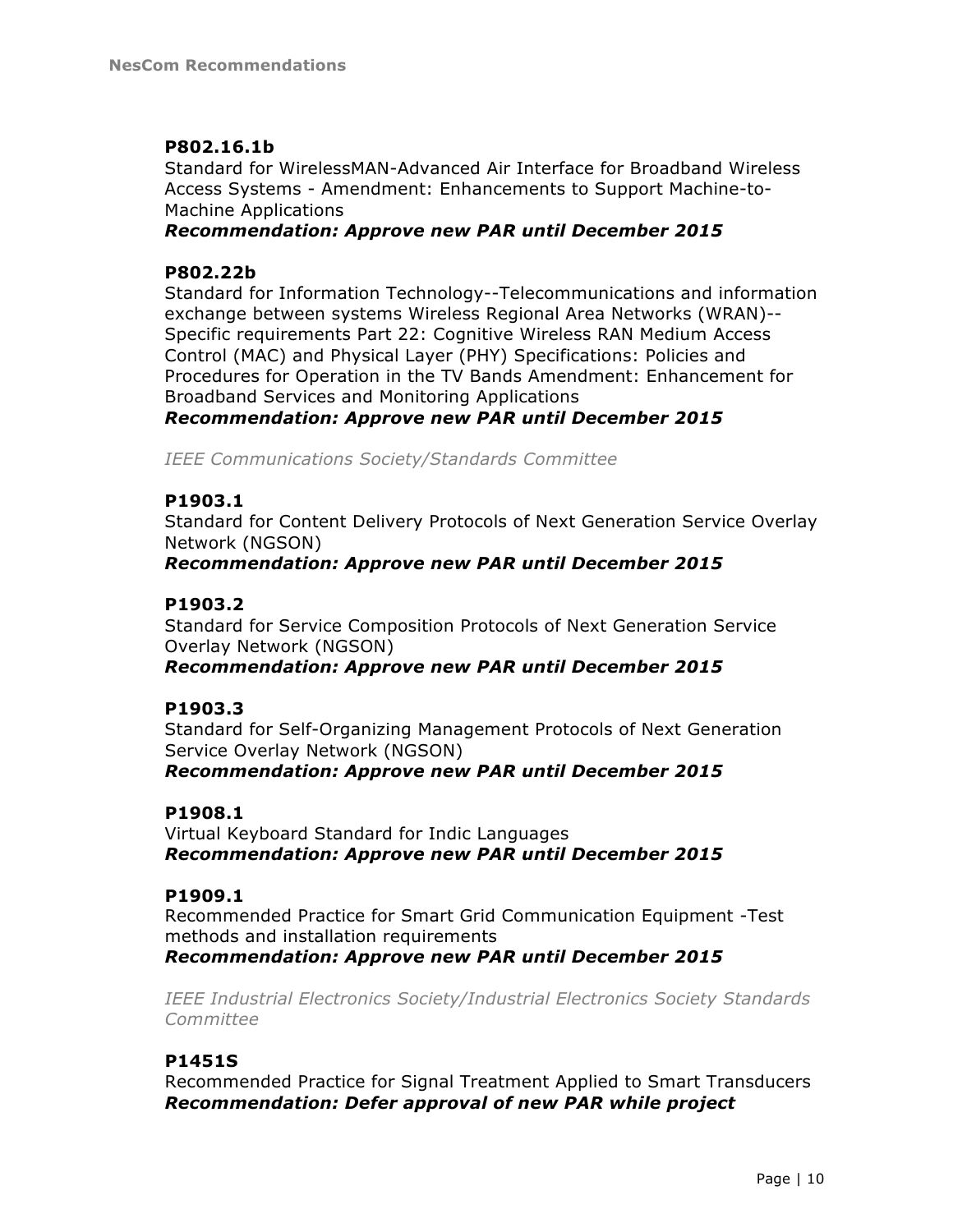## *numbering is worked out*

*IEEE Instrumentation and Measurement Society/TC9 - Sensor Technology*

## **P1451.1**

Standard for Smart Transducer Interface for Sensors and Actuators - Common Network Services

*Recommendation: Defer approval of new PAR. PAR should have been submitted as a PAR for Revision.*

## **P1451.1D**

Standard for a Smart Transducer Interface for Sensors, Actuators, and Devices - eXtensible Messaging and Presence Protocol (XMPP) for Networked Device Communication

*Recommendation: Defer approval of new PAR while project numbering is worked out*

*IEEE Power and Energy Society/Insulated Conductors*

## **P1202-2006/Cor 1**

Standard for Flame-Propagation Testing of Wire & Cable - Corrigendum 1 *Recommendation: Approve new PAR until December 2015*

*IEEE Power and Energy Society/Power System Communications*

## **P487.4**

Standard for the Electrical Protection of Communication Facilities Serving Electric Supply Locations Through the Use of Neutralizing Transformers *Recommendation: Approve new PAR until December 2015*

## **P487.5**

Standard for the Electrical Protection of Communication Facilities Serving Electric Supply Locations Through the Use of Isolation Transformers *Recommendation: Approve new PAR until December 2015*

*IEEE Power and Energy Society/Switchgear*

## **PC37.30.3**

Standard Requirements for High Voltage Interrupter Switches, Interrupters or Interrupting Aids used on or attached to High Voltage Switches Rated for Alternating Currents above 1000 Volts

*Recommendation: Defer approval of new PAR to clarify information. Ted Olsen assigned as mentor*

*IEEE Power and Energy Society/Transformers*

## **PC57.157**

Guide for Conducting Functional Life Tests for De-energized Tap-changer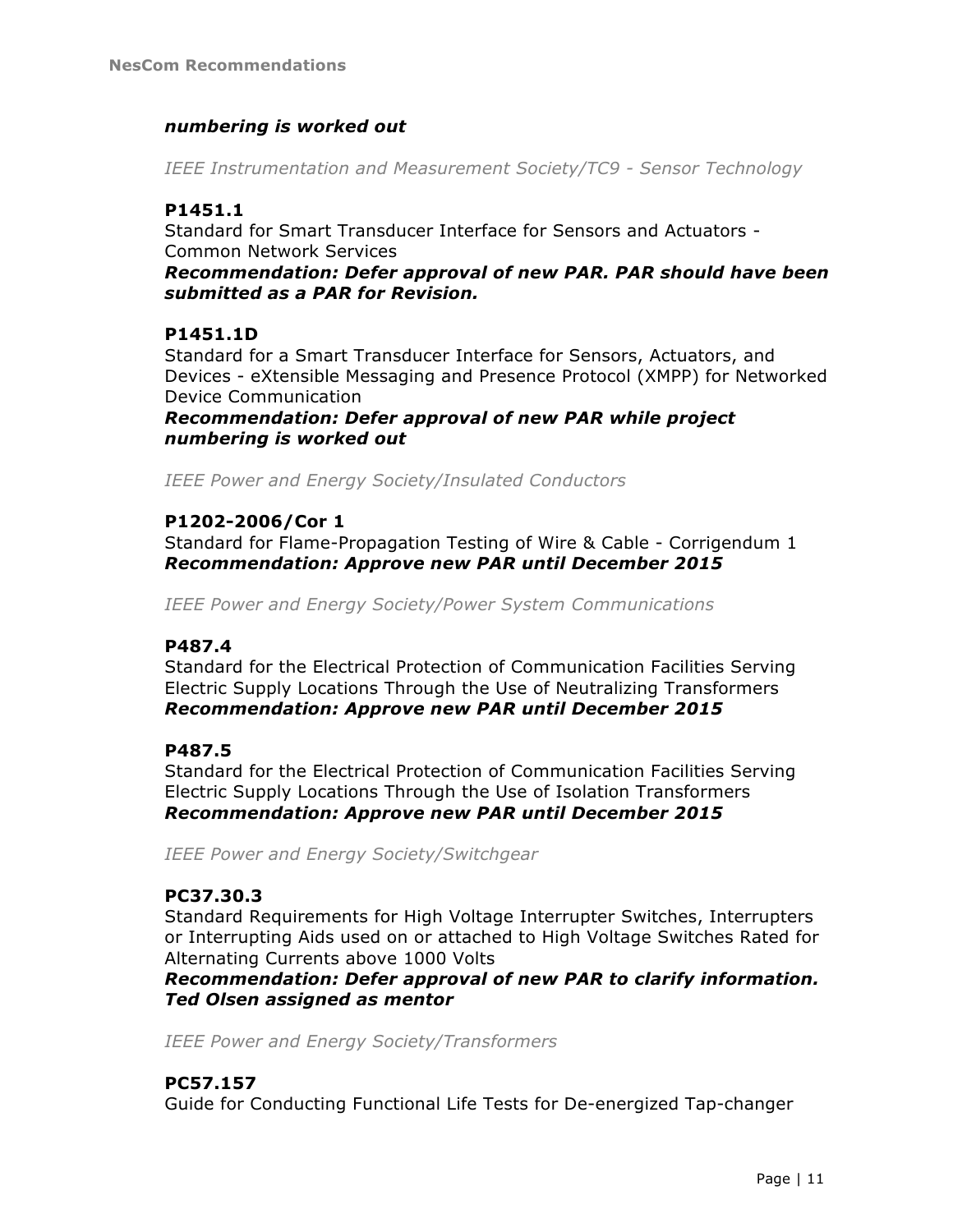## Contacts *Recommendation: Approve new PAR until December 2015*

*IEEE-SASB Coordinating Committees/SCC39 - International Committee on Electromagnetic Safety*

## **P62704-4**

Standard for Determining the Peak Spatial-Average Specific Absorption Rate (SAR) in the Human Body from Wireless Communications Devices, 30 MHz - 6 GHz: General Requirements for Using the Finite Element Method (FEM) for SAR Calculations and Specific Requirements for Modeling Vehicle-Mounted Antennas and Personal Wireless Devices

*Recommendation: Approve new PAR until December 2015*

## **PARs for the Revision of Standards**

*IEEE Engineering in Medicine and Biology Society/IEEE 11073TM Standards Committee*

## **P11073-20601**

Standard for Health Informatics - Personal Health Device Communication - Application Profile – Optimized Exchange Protocol *Recommendation: Approve PAR for the revision of a standard until December 2015*

*IEEE Power and Energy Society/Insulated Conductors*

## **PC62.22.1**

Guide for the Connection of Surge Arresters to Protect Insulated Shielded Electric Power Cable Systems Up to 46 kV *Recommendation: Approve PAR for the revision of a standard until December 2015*

*IEEE Power and Energy Society/Power System Relaying*

## **PC37.113**

Guide for Protective Relay Applications to Transmission Lines *Recommendation: Approve PAR for the revision of a standard until December 2015*

*IEEE Power and Energy Society/Surge Protective Devices/Low Voltage*

## **PC62.48**

Guide for Interactions Between Power System Disturbances and Surge Protective Devices

*Recommendation: Defer approval of PAR for the revision of a standard due to an outstanding comment*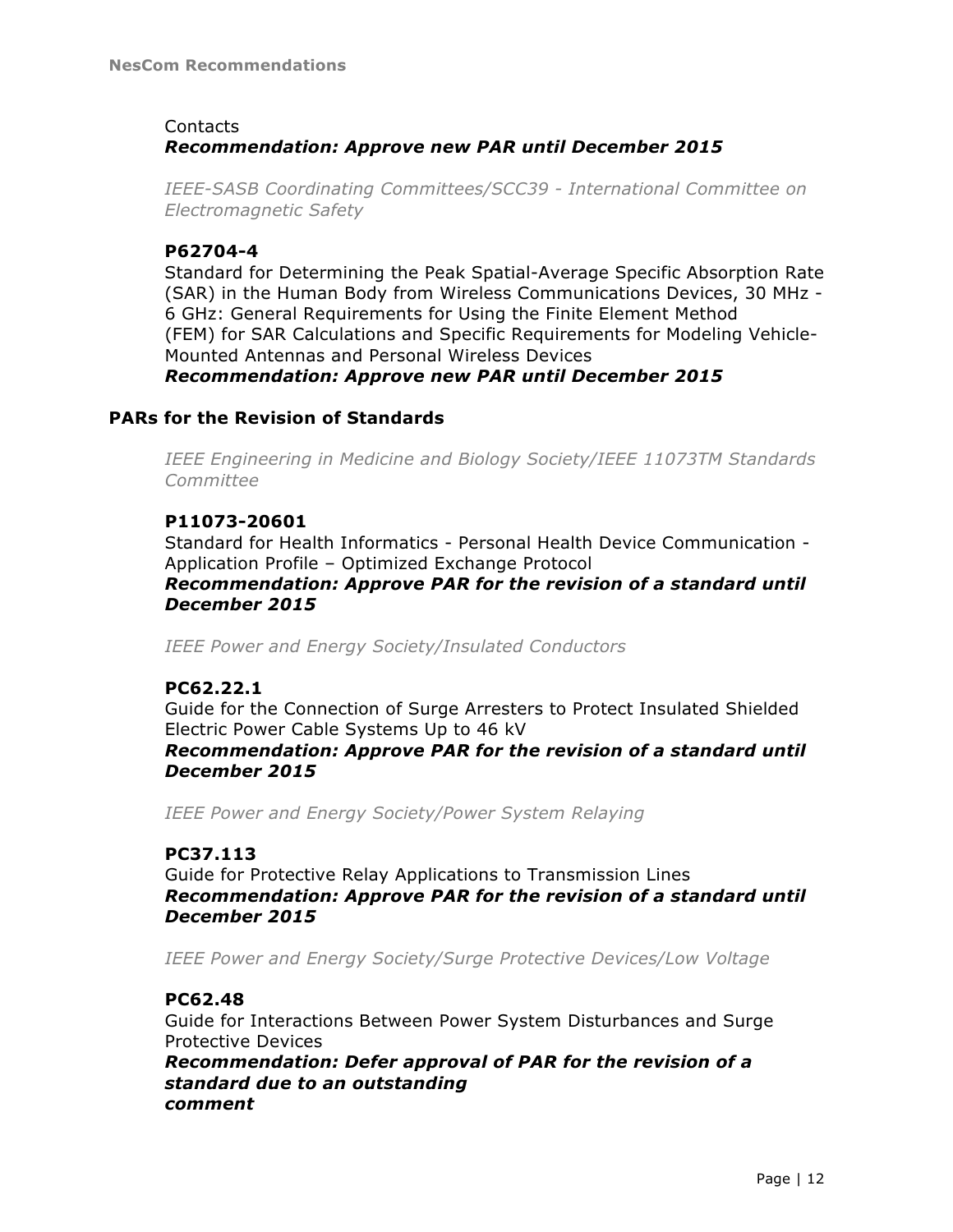*IEEE Power and Energy Society/Switchgear*

## **PC37.30.4**

Standard for Test Code for Switching and Fault Making Tests for High Voltage Interrupter Switches, Interrupters or Interrupting Aids used on or attached to High Voltage Switches Rated for Alternating Currents Above 1000 Volts. *Recommendation: Defer approval of PAR for the revision of a standard until it is brought into synch with PC37.30.3. Ted Olsen assigned as mentor*

## **PC37.60**

Standard for High-voltage switchgear and controlgear - Part 111: Automatic Circuit Reclosers and Fault Interrupters for Alternating Current Systems Up to 38 kV

*Recommendation: Approve Modified PAR [PAR was originally submitted as a revision PAR. It has been changed to and approved as a modified PAR but can not be moved to correct PAR type on agenda due to system issue]*

## **PC37.100.1**

Standard of Common Requirements for High Voltage Power Switchgear Rated Above 1000 V

*Recommendation: Approve PAR for the revision of a standard until December 2015*

*IEEE Power and Energy Society/Transformers*

## **P1276**

Guide for the Application of High-Temperature Insulation Materials in Liquid-Immersed Power Transformers

*Recommendation: Defer approval of PAR for the revision of a standard due to an outstanding comment*

## **PC57.12.36**

Standard Requirements for Liquid-Immersed Distribution Substation **Transformers** 

*Recommendation: Approve PAR for the revision of a standard until December 2015*

## **PC57.12.37**

Standard for the Electronic Reporting of Distribution Transformer Test Data *Recommendation: Approve PAR for the revision of a standard until December 2015*

## **PC57.12.59**

Guide for Dry-Type Transformer Through-Fault Current Duration *Recommendation: Approve PAR for the revision of a standard until*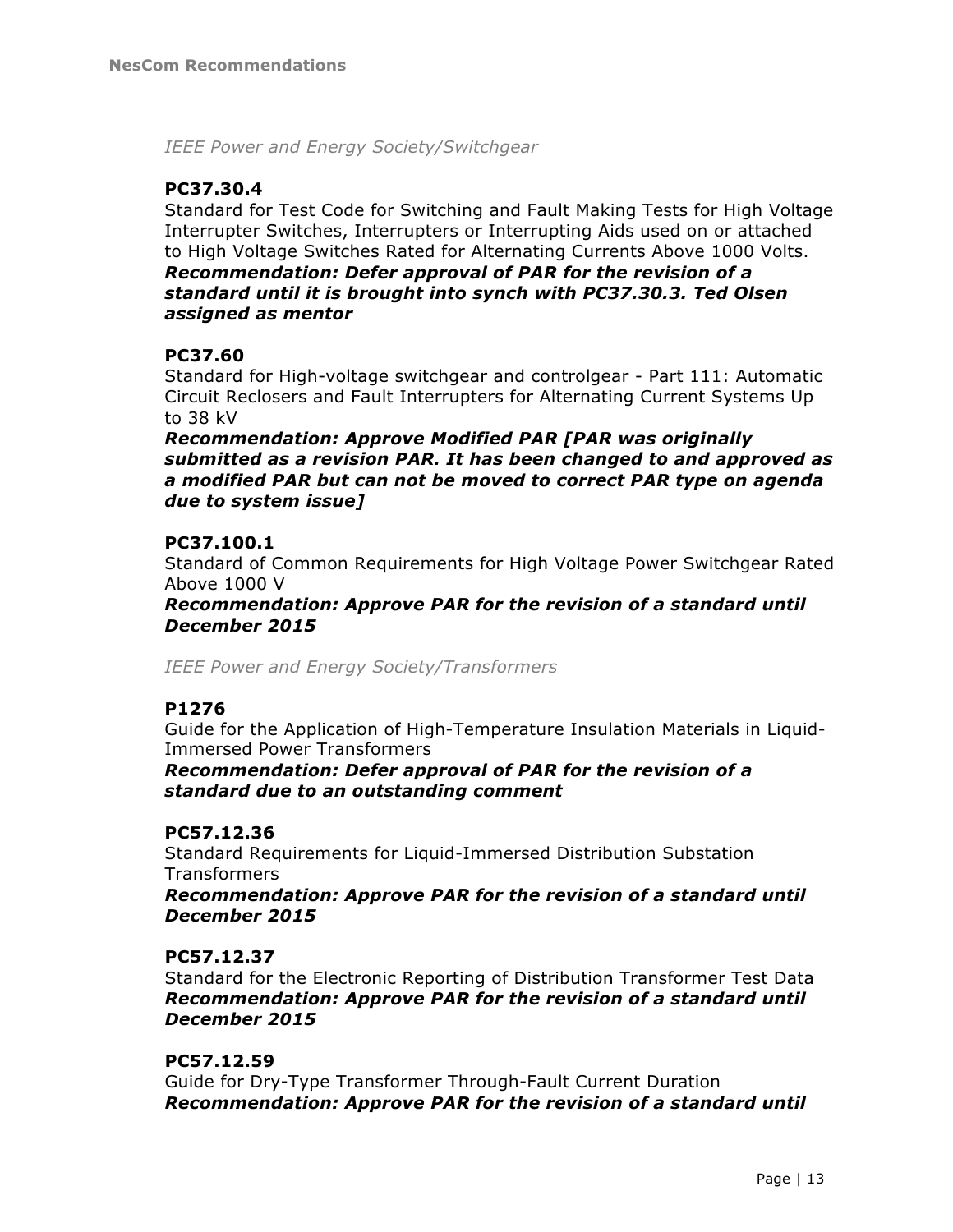## *December 2015*

## **PC57.32**

Standard Requirements, Terminology, and Test Procedures for Neutral Grounding Devices

*Recommendation: Approve PAR for the revision of a standard until December 2015*

## **PC57.134**

Guide for Determination of Hottest-Spot Temperature in Dry-Type **Transformers** 

*Recommendation: Approve PAR for the revision of a standard until December 2015*

*IEEE-SASB Coordinating Committees/SCC04 - Electrical Insulation*

## **P98**

Standard for the Preparation of Test Procedures for the Thermal Evaluation of Solid Electrical Insulating Materials

*Recommendation: Approve PAR for the revision of a standard until December 2015*

## **PARS FOR ADMINISTRATIVE WITHDRAWAL**

#### **P1780** AES/GA

Standard Specification Format Guide and Test Procedure for Inertial Measurement Units (IMU)

## **P1700** C/IA

Standard for Information System Security Assurance Architecture (ISSAA)

## **P802.11mb** C/LM

Standard for Information Technology ‐ Telecommunications and information exchange between systems ‐ Local and Metropolitan Area networks ‐ Specific requirements ‐ Part 11: Wireless LAN Medium Access Control (MAC) and Physical Layer (PHY) specifications ‐ Amendment: Accumulated maintenance changes

#### **P1003.27** C/PA

Information technology‐‐ POSIX(R) C++ Language Interfaces‐‐ Binding for System Application Program Interface (API)

## **1723** C/S2ESC

Standard for SOA (Service‐Oriented Architecture) Solution Reference Architecture

## **P1244.2** C/SS

Standard for Media Management System (MMS) Session Security,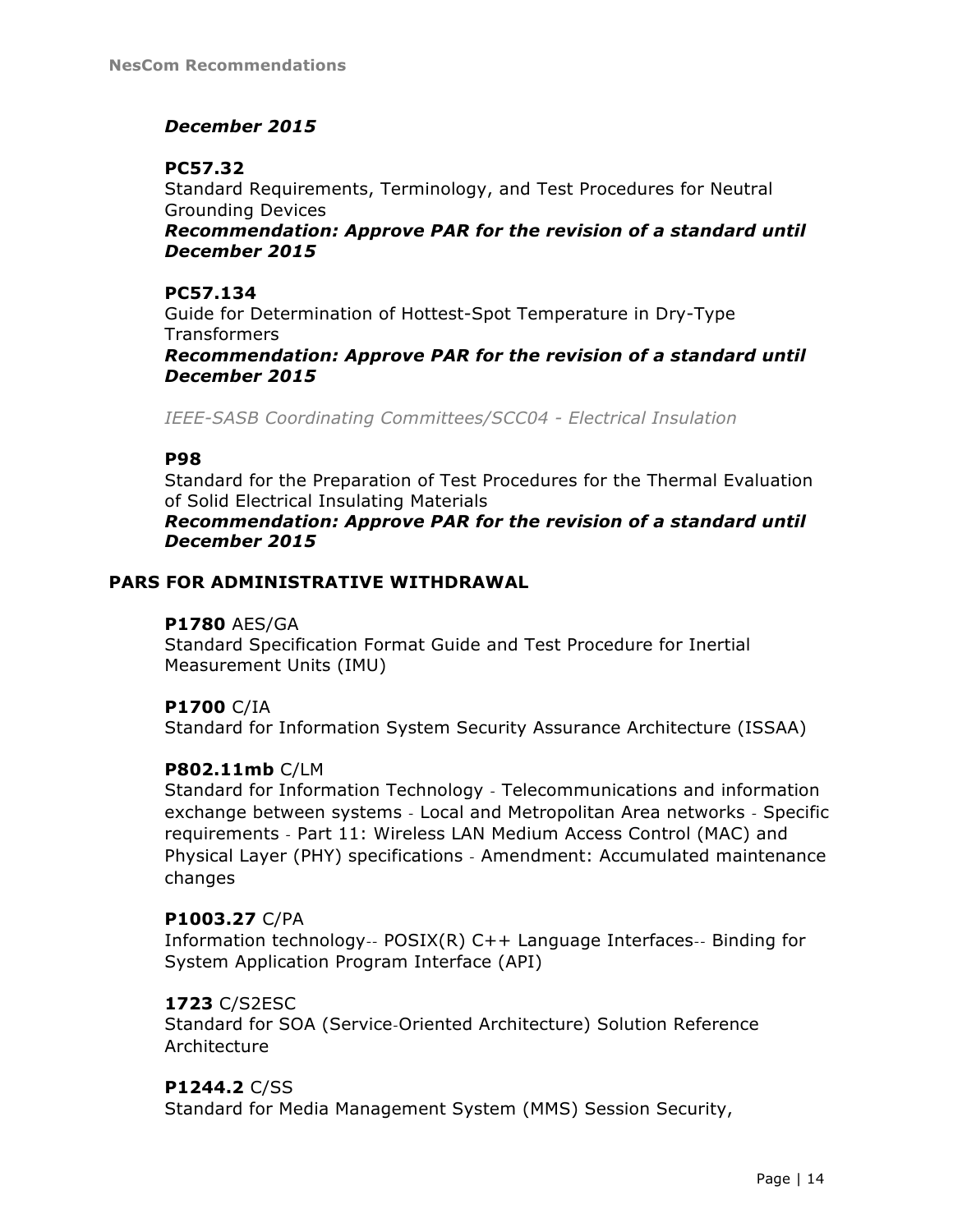Authentication, Initialization Protocol (SSAIP)

## **P1244.3** C/SS

Standard for Media Management System (MMS) Media Management Protocol (MMP)

## **P1244.4** C/SS

Standard for Media Management System (MMS) Drive Management Protocol (DMP)

## **P1244.5** C/SS

Standard for Media Management System (MMS) Library Management Protocol (LMP)

## **P11073‐30503** EMB/11073

Standard for Health informatics ‐ Point‐of‐care medical device communication ‐ Transport profile ‐ RF wireless ‐ Local area network (wLAN)

#### **P1642** EMC/SDCom

Recommended Practice for Protecting Public Accessible Computer Systems from Intentional EMI

#### **P1095** PE/ED&PG

Guide for the Installation of Vertical Generators and Generator/Motors for Hydroelectric Applications

## **P1719** PE/EM

Guide for Evaluating Stator Cores of AC Synchronous Electric Machines Rated 1 MVA and Higher

#### **P622** PE/NPE

Recommended Practice for the Design and Installation of Electric Heat Tracing Systems for Nuclear Power Generating Systems

#### **PC37.237** PE/PSR

Recommended Practice for Time Tagging of Power System Protection Events

#### **P1127a** PE/SUB

IEEE Guide for the Design, Construction, and Operation of Electric Power Substations for Community Acceptance and Environmental Compatibility ‐ Amendment to remove references to Substation Slide Library

#### **PC37.68** PE/SWG

Guide for the Requirements for Microprocessor‐Based Controls for Distribution Pole‐Mount and Padmount Switchgear Rated above 1kV up to 38kV